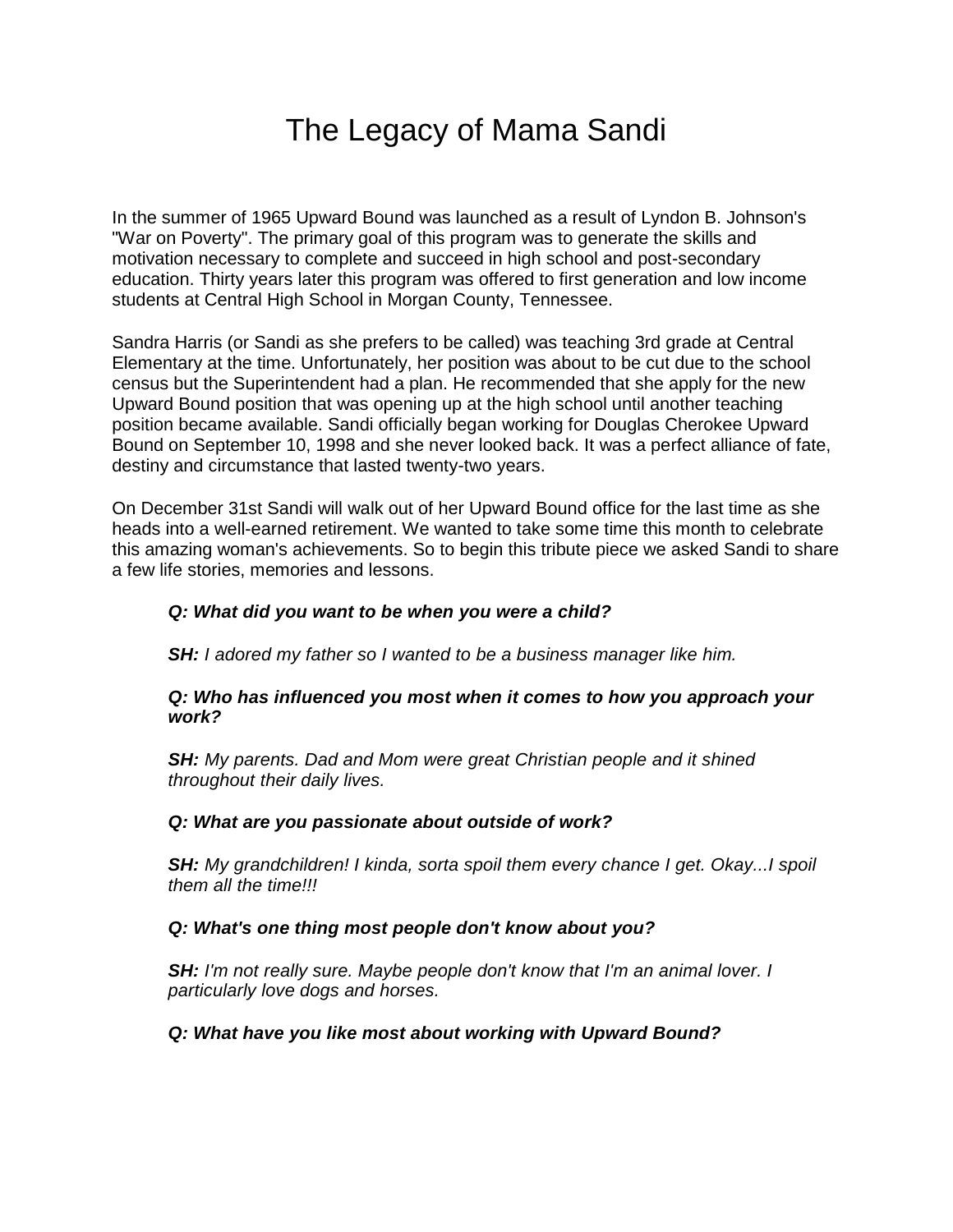*SH: I love the UB students and my coworkers! We have awesome advantage over the teacher's because we actually have the opportunity to work with the students throughout their entire high school years not just one or two semesters. It's great!*

## *Q: You've taken many trips with this program. What was your favorite trip?*

*SH: My most favorite trip is always Boston. I love, love, love the city's history. Second favorite trip is Philadelphia. I enjoyed seeing the Liberty Bell and Independence Hall.*

## *Q: What do you know now that you wish you would have known years before?*

*SH: To stop worrying so much. Especially stop worrying about things that I can't control. (I still work on this one.)*

# *Q: What's the best advice you were ever given?*

*SH: My mom told me "To have friends, you have to be a friend first. But always remember you can't please everyone all the time."*

# *Q: What will you miss most about Upward Bound?*

*SH: My students and coworkers!!!*

In twenty-two years Sandi has had a front row seat to many changes throughout the program. She has sat under five different grants and four different directors. David Alvis, the current TRIO Director, began working with Sandi when he took the Upward Bound Adviser position in Hawkins County, Tennessee thirteen years ago. We asked him to share a few memories and moments from their decade long journey together.

# *Q: What is a favorite memory you have of working with Sandi?*

*DA: Riding across the tree tops on swings at Bush Gardens Williamsburg.* 

# *Q: What is one lesson that Sandi taught you that will always stay with you?*

*DA: To always make copies of all forms, as the Director usually loses them. LOL*

# *Q: What will you miss most about her?*

*DA: I will miss her laughter.* 

# *Q: What do you think Sandi's legacy is?*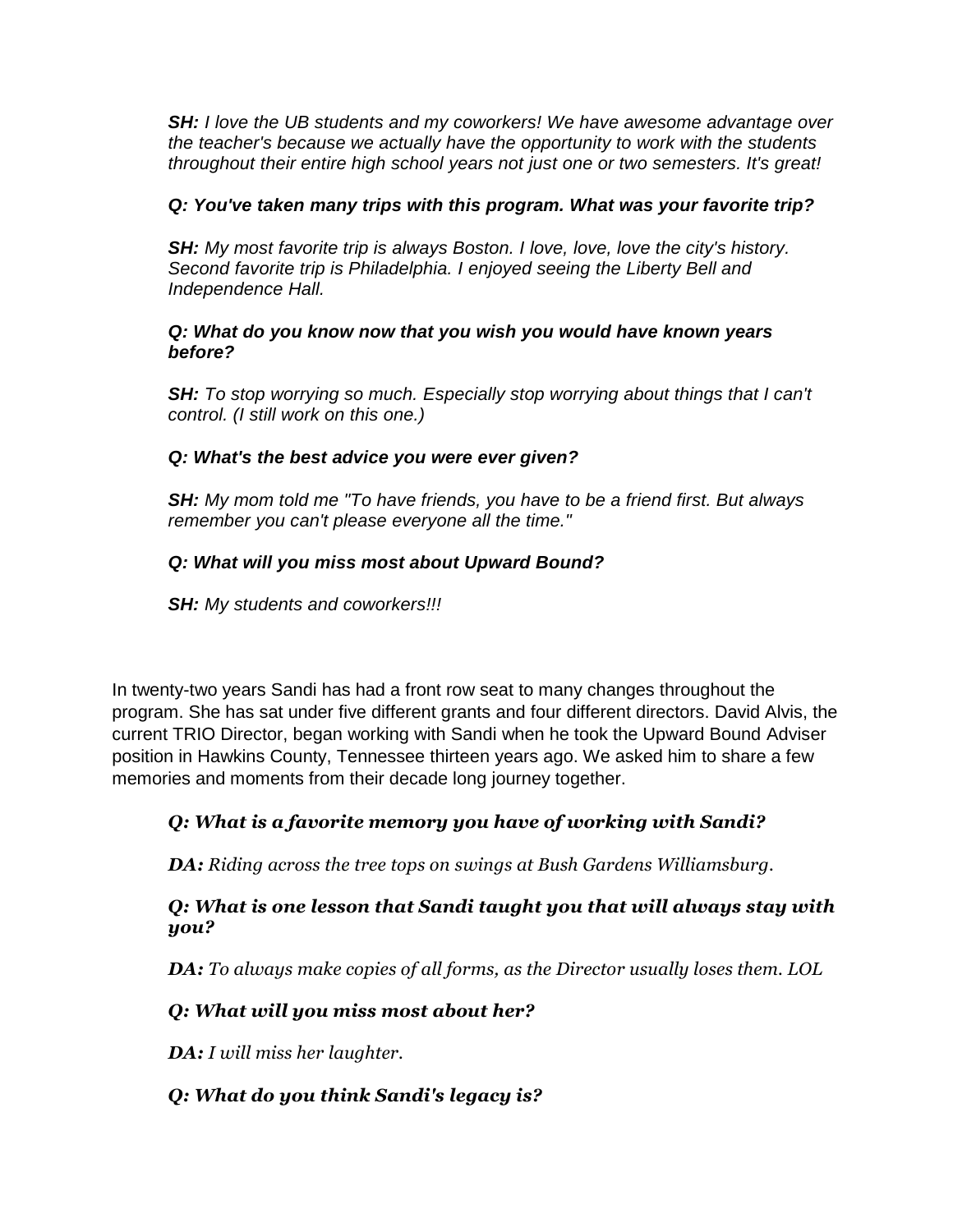*DA: Sandi is 100% committed to her job and the students she serves. She balances the line of being a great friend and mentor to her students and coworkers while at the same time ensuring policies are followed and program objectives are met. Her students know she means business.* 

Even though she is often compared to the wise owl who gives great life advice, the one thing Sandi loves to do the most is laugh, celebrate and have fun with her coworkers. Whether it's asking for every little detail about their upcoming wedding, showing her competitive spirit at the staff holiday parties, or just simply having her giggle box turned over by a funny story that is being shared, she instantly makes the team a family. Over the past two decades there has been various ebbs and flows of staff changes but Sandi remained as a steady constant. Many of the full-time staff moved on and took different jobs. As each year goes by, remembering those Upward Bound days may have become a little hazy but what has eternally left a mark on their lives is Sandi's smile and laughter. We reached out to one of her former coworkers, Phil Blevins, to speak about his time with Sandi.

# *Q: How long did you work with Sandi?*

*PB: I would guess 8-10 years.* 

### *Q: What is a memory you have working with her?*

*PB: My memory has forsaken me. There are many wonderful and funny stories. We were always playing pranks and jokes on Sandi and doing crazy things. A memory that is not lost is that Sandi is one of the kindest souls I know. I will always remember that smile of hers.* 

### *Q: Have you learned any lessons from Sandi?*

**PB:** Not sure I learned this from her but something that I took from her is the way *she looked at the upside of things. She was almost always positive and had more patience than anyone I know. Sandi is simply the best. The number of student lives that she has changed and impacted in a positive manner is more than any of us can even imagine. She will be missed by students and everyone around her.*

Sandi has had the opportunity to watch many students work their way up the Upward Bound ladder. She has witnessed many become facilitators and peer mentors while some have even become full-time staff. This growth is exactly what Sandi experienced with Amy Brown over these past twenty-two years.

## *Q: How long have you worked with Sandi?*

*AB: I have worked with her for fourteen years as a full-time staff member but I have known her the entire time she has worked here. She was an adviser when I was a student and I worked with her when I was a facilitator in college.* 

### *Q: What is a favorite memory you have of working with her?*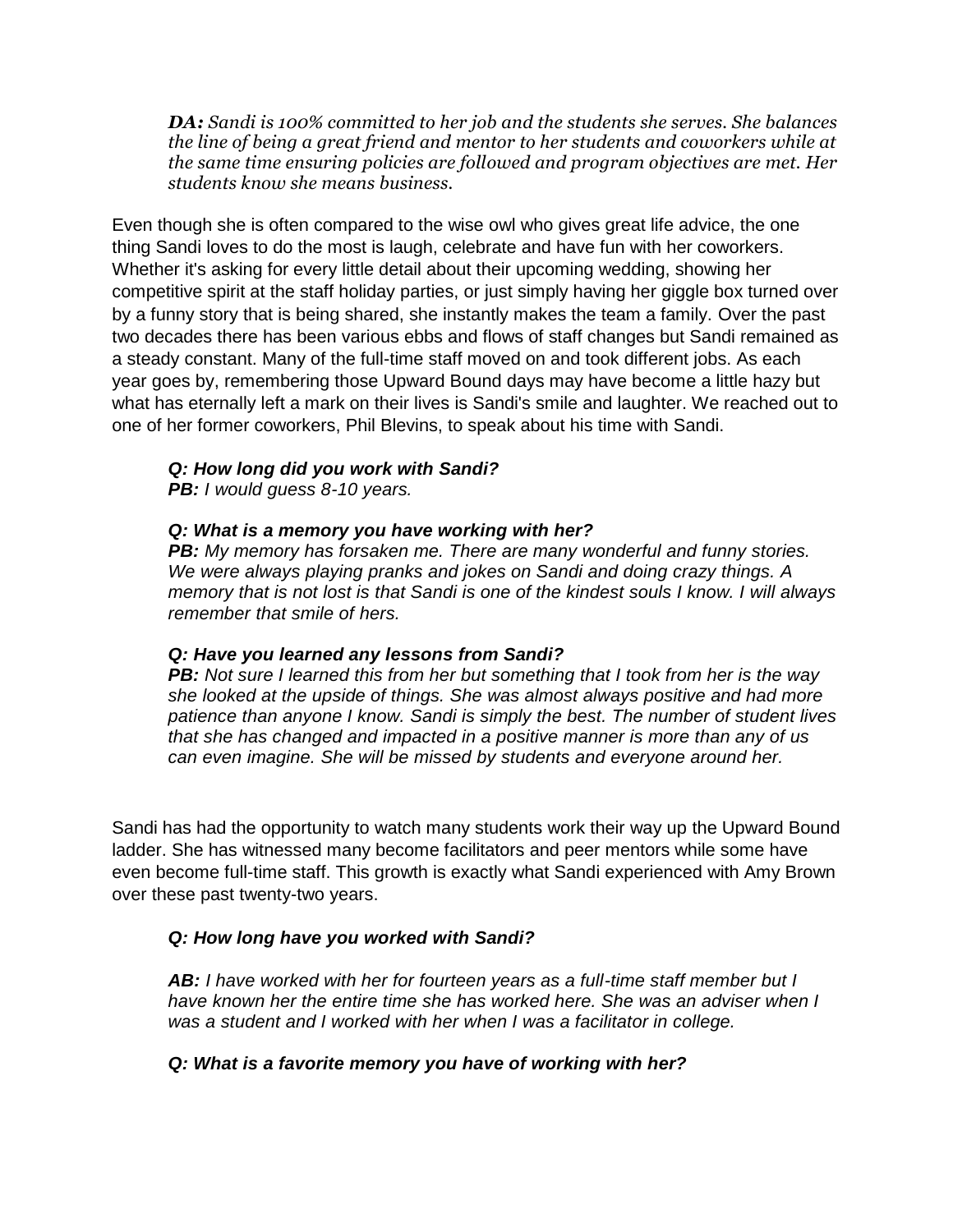*AB: Sandi and I have memories going back to the late 90's so picking just one is almost impossible. I can share one where she surprised me. On our first trip to New York, I did not want to explore too much away from anyone. Sandi, on the other hand, had no qualms about buying purses from store backrooms. I remember being almost shocked that she would so willingly and without fear do that. The more I think about it though, I should not have been because she does love getting purses for herself and her family.* 

## *Q: What is one lesson that Sandi taught you that will always stay with you?*

*AB: The way she cares so deeply about her students. She is there for their joys, trials, and tribulations. She celebrates with them for all the good moments, listens and guides them when they are trying to figure out what their next move is, and empathizes with them when things are hard. It is one of the most important parts of our job and does it so well and naturally.* 

## *Q: What will you miss most about her?*

*AB: I have enjoyed being mentored by her. I would not be the person I am today professionally and personally without her. I will also miss how we would reminisce about old Upward Bound days that only we can remember. I am so thankful that we live near each other and can continue to remain friends and visit with each other.* 

## *Q: What do you personally think Sandi's legacy is?*

*AB: She is Mama Sandi. She has helped so many students just by being herself. She has a way of really listening to someone and trying to put herself in their place. She is calm, steady and gives students a friendly smile and words of encouragement. I am so thankful to have had her as my friend and mentor.* 

As hundreds of students have circulated through the program, many began echoing Amy's sentiments and the nickname "Mama Sandi" gained traction. She is nurturing, loving, patient and she always listens. When it is called for however, she can also be stern and lay down the law. She has watched many students grow, go to college, begin their careers and start their own little families. We reached out to a few former students who wanted to share some words of celebration for Sandi's milestone.

*"I mean what other than nice things can you say about Mama Sandi! She has given her life to better high school student not only in Morgan County but all the other counties covered by Upward Bound. She was always willing to help and listen. I hope she gets to enjoy retirement! I want to thank her for the support and dedication she has given to me and others." -* **David Brown**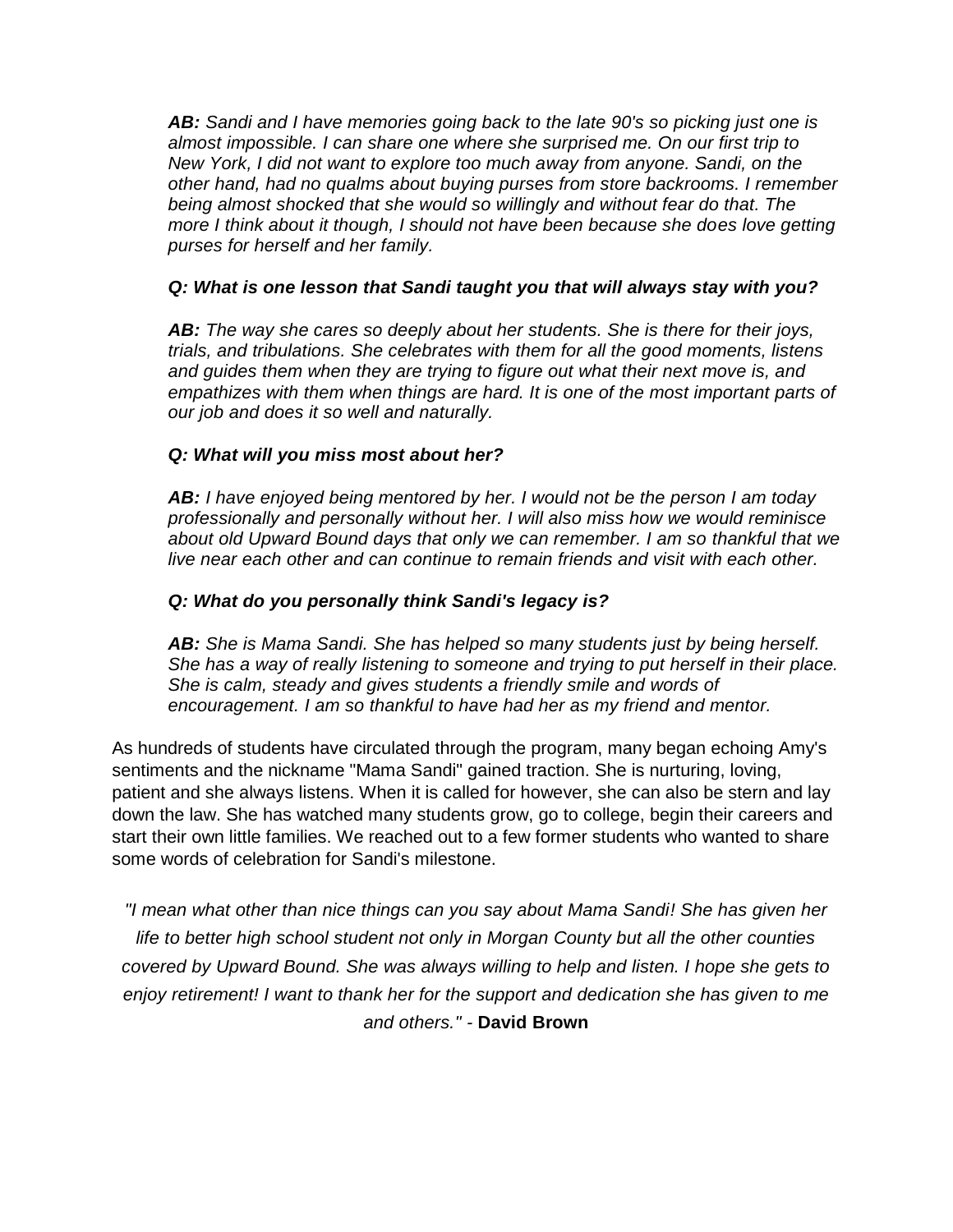*"So I've thought back on my many years with Upward Bound and Sandi. Yes, the two go hand in hand for me. She was and will always be looked at as a bonus mom for me. She was there for me when I started in 8th grade and helped me navigate through high school. She is a support system all on her own for many children. She was always the first person, besides my parents, in whom I shared my successes with because I wanted to make her proud and hear her excited laugh. Upward Bound will not be the same without her, but I am hopeful her influence will carry on to the next generation."* 

#### *-***Rose Young Lawson**

*"If it wasn't for her I wouldn't have been able to go to college. She helped me with every application I put in, my FAFSA and stayed on my tail about everything. She is one of the main reasons I started college and she has been a great blessing and inspiration in my*  life. If Ms. Sandi hadn't talked me into joining I wouldn't be where I am today. She is one *of the greatest people I have ever met." -* **Jared Hancock**

The legacy that Sandi leaves behind is very evident. It's the countless lives changed, the hugs, the laughter, the tears, the joy, and yes the smile that will forever be a part of Upward Bound. When we asked everyone interviewed what they wished for her in her well-earned retirement, the answer was always the same. They wish nothing but health, relaxation, to continue to spoil those grand-babies, and to have many fun adventures.

*"Sandi, I just want to say thank you so much for welcoming me to the Upward Bound family with open arms last year! You have truly been a blessing to get to know and I hope you enjoy every second of your retirement. I know we will all miss you, but wish you the best." - Brandy Greene, Grainger County Education Specialist*

*"Sandi, my goal after graduating college was to find a job where I would be able to settle in. When I started Upward Bound I immediately took note of how long you had been here. I thought it was amazing and on top of that you looked so happy to be working here. I think you have an incredible work ethic and you have been everything I'm trying to be as*